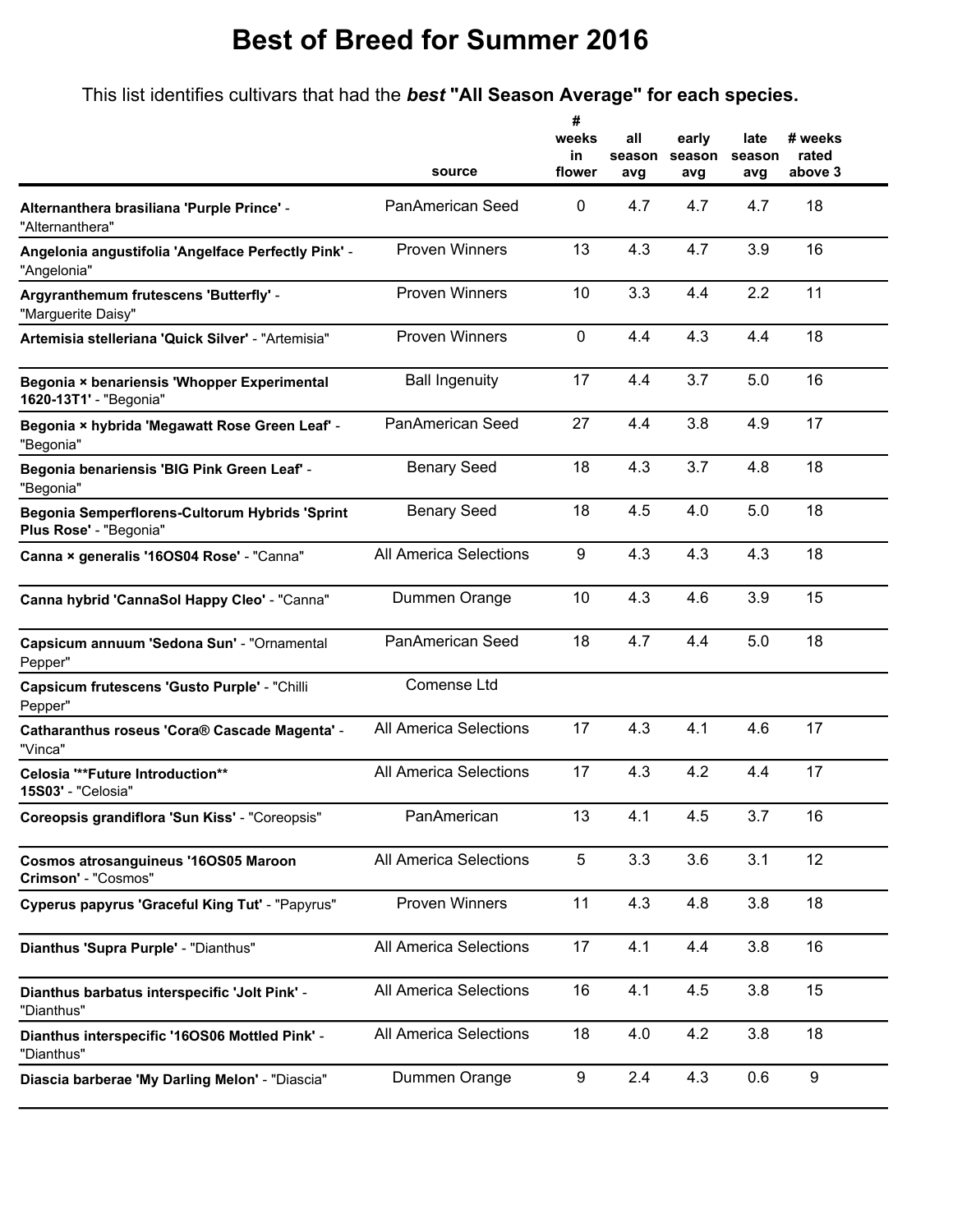## **Best of Breed for Summer 2016**

|                                                                         | source                        | # weeks<br>in<br>flower | all<br>season<br>avg | early<br>season<br>avg | late<br>season<br>avg | # weeks<br>rated<br>above 3 |
|-------------------------------------------------------------------------|-------------------------------|-------------------------|----------------------|------------------------|-----------------------|-----------------------------|
| Echinacea hybrida 'PowWow Wild Berry' -<br>"Coneflower"                 | <b>All America Selections</b> | 14                      | 4.4                  | 4.2                    | 4.6                   | 18                          |
| Echinacea purpurea '16OS07' - "Coneflower"                              | <b>All America Selections</b> | 13                      | 3.4                  | 3.3                    | 3.4                   | 14                          |
| Gaillardia × grandiflora 'Mesa Peach' - "Gaillardia"                    | PanAmerican                   | 15                      | 4.5                  | 4.4                    | 4.5                   | 18                          |
| Gaura lindheimeri 'Sparkle White' - "Gaura"                             | <b>All America Selections</b> | 16                      | 3.6                  | 4.6                    | 2.7                   | 11                          |
| Impatiens hawkeri 'SunStanding Neon' - "New<br>Guinea Impatiens"        | Dummen Orange                 | 17                      | 4.3                  | 4.6                    | 4.0                   | 17                          |
| Impatiens hybrida 'Bounce Violet' - "Impatiens"                         | Selecta                       | 18                      | 4.2                  | 4.7                    | 3.7                   | 14                          |
| Impatiens walleriana 'SunPatiens Spreading Shell<br>Pink' - "Impatiens" | <b>All America Selections</b> | 17                      | 4.0                  | 4.4                    | 3.5                   | 13                          |
| Ipomoea batatas 'Flora Mia Cameo' - "Sweet<br>Potato"                   | Dummen Orange                 | 4                       | 4.8                  | 4.6                    | 4.9                   | 18                          |
| Lamium maculatum 'Pink Chablis' - "Lamium"                              | <b>Proven Winners</b>         | 8                       | 1.7                  | 3.4                    | 0.0                   | $\overline{7}$              |
| Lantana camara 'Lucky Red' - "Lantana"                                  | <b>Ball FloraPlant</b>        | 18                      | 4.5                  | 4.4                    | 4.6                   | 18                          |
| Lavandula angustifolia 'Lavance Deep Purple' -<br>"Lavender"            | PanAmerican                   | 17                      | 3.3                  | 3.8                    | 2.7                   | 11                          |
| Lobularia hybrid 'Yolo Top White' - "Alyssum"                           | Dummen Orange                 | 18                      | 2.4                  | 3.2                    | 1.6                   | $\overline{7}$              |
| Lycopersicon esculentum 'Rocola Salmon' -<br>"Tomato (trailing)"        | <b>Comense Ltd</b>            |                         |                      |                        |                       |                             |
| Nepeta 'Angels Wings' - "Nepeta"                                        | <b>Ball Ingenuity</b>         | 18                      | 4.1                  | 3.9                    | 4.2                   | 17                          |
| Osteospermum ecklonis 'Akila Daisy White' -<br>"Sparkler Daisy"         | <b>All America Selections</b> | $\overline{7}$          | 1.7                  | 2.8                    | 0.6                   | $\overline{2}$              |
| Pelargonium × hortorum 'Savannah Bright Eyes' -<br>"Geranium"           | Dummen Orange                 | 18                      | 4.3                  | 4.4                    | 4.1                   | 18                          |
| Pelargonium interspecific 'Cumbanita Rose<br>Splash' - "Geranium"       | Dummen Orange                 | 14                      | 4.5                  | 4.5                    | 4.5                   | 18                          |
| Pentas Ianceolata 'Graffiti® Pink' - "Pentas"                           | All America Selections        | 16                      | 4.2                  | 4.1                    | 4.3                   | 18                          |
| Perovskia atriplicifolia 'Blue Steel' - "Russian Sage                   | PanAmerican                   | 11                      | 4.1                  | 3.9                    | 4.3                   | 18                          |
| Petunia × atkinsiana 'Trilogy Red' - "Petunia"                          | All America Selections        | 9                       | 1.4                  | 2.9                    | 0.0                   | $\overline{2}$              |
| Petunia × hybrida 'ColorRush Pink' - "Petunia"                          | <b>Ball FloraPlant</b>        | 10                      | 1.9                  | 3.7                    | 0.2                   | $\overline{7}$              |
| Petunia ×hybrida 'African Sunset' - "Petunia"                           | <b>All America Selections</b> | 10                      | 1.6                  | 3.1                    | 0.2                   | $\,6$                       |